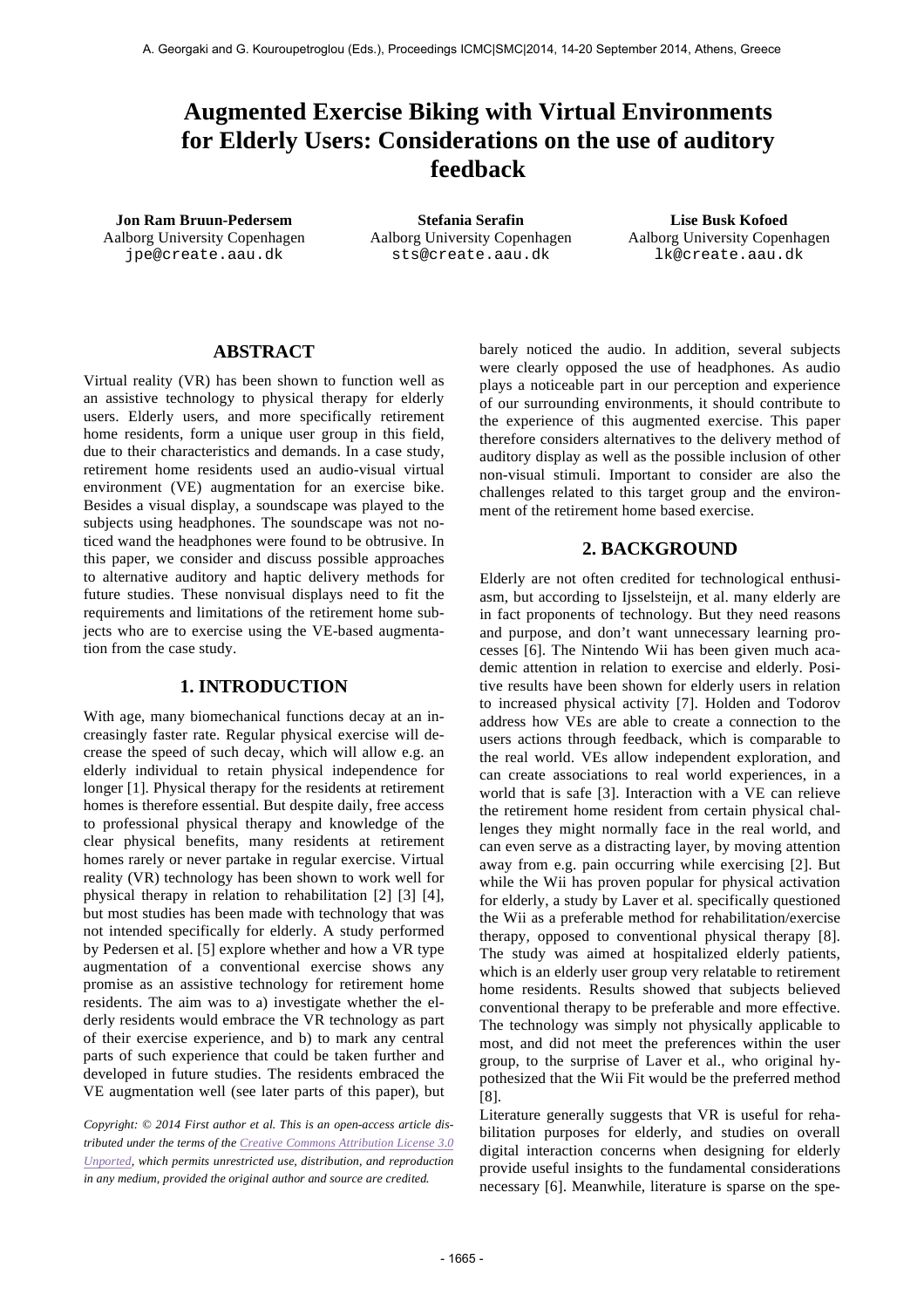cific considerations (e.g. content and form), when it comes to tailoring inherently interesting digital or VR experiences for the elderly - a point that was also highlighted by Laver et al. [8].

# **3. PRELIMINARY CASE STUDY**

At Akaciegården, a retirement home in Frederiksberg, Denmark, the exercise routine with the highest percentage of users at Akaciegården is the *manuped* – a regular chair-based exercise bike that uses both arms and legs to pedal (see: figure 1). While being the preferred exercise routine, the manuped is a very static and repetitive form of exercise. A qualitative study involving 16 residents showed that the most common reason (besides body pain) to avoid exercise is laziness and lack of interest in the exercise itself, and that the exercise routine is predominantly not considered compelling or stimulating.

The limitations to the physical and mental capabilities of many residents narrow their ability to visit places outside the retirement home. VEs have a potential to provide some degree such of experience. In a subsequent study, 10 retirement home residents (2 females, average age: 83, SD age: 9.1) were presented with an audio-visual VE augmented manuped exercise and interviewed while using the system. Residents performed their exercise actions identically to a normal routine, but saw a VE move on a screen in front of them as they pedaled the manuped and heard a soundscape through headphones. Results showed that 7/10 subjects would prefer the VE augmented exercise to that of the ordinary form. The exercise gave the possibility to explore and travel to a place that would otherwise be out of reach for most of the users. A subject who was too obese to travel outside the retirement home without assistance stated "(…) *the sudden ability to go outside and actually have the world moving towards you, in front of you, and the ability go places I've not gone before, seeing things I never knew. This is wonderful*".

# **4. AUGMENTING THE VE**

A sensor was placed on a manuped and connected to an Arduino board and Macbook Pro via USB. The signal was processed through Max/MSP, which checked for signal changes every millisecond.



**Figure 1**: Left: the manuped. Upper right: the sensor on the frame and the magnet on the pedal arm.

The VE was displayed on a 1080p 46' Samsung LED monitor, running a relatively steady 40-50fps. A soundscape was played through a pair of Sennheiser HD600 headphones. The visuals of VE (see figure 2) were created in Unity3d.



**Figure 2**: The VE designed for the residents. A nature experience was the central requirement.

Laver et al. address the importance of keeping the technology-interaction simple and relevant to the conventional exercise routines [8]. As such, the only interactive features of the VE augmentation were acceleration and deceleration along a predetermined path. There were no interactive auditory elements in the auditory display. The soundscape was a seamless loop displaying environmental objects by wind in the trees and grass, as well as birds singing.

# **5. CONSIDERATIONS ON THE USE OF SOUND AND MUSIC AS FEEDBACK**

Subjects' responses were almost exclusively mentioning objects and elements from the visual display. The use of headphones as the sound delivery method was however noticed, and not popular as they were perceived as tight, warm and uncomfortable. This made it clear that a) alternative audio delivery methods would be preferable in future studies with the user group and b) that the general nature of the nonvisual display had to be reconsidered to provide a stronger impact on the subjects.

In future studies, we are interested in investigating both whether and how other forms of nonvisual feedback, such as auditory, haptic, and/or music feedback will affect the residents' experience while exercising with the VE augmentation. Below is a bullet list of often-used feedback auditory and haptic methods for displaying VEs as well as some additional auditory methods for motivating exercise. Many are interesting possibilities for future studies, while others might not fit the purpose of the user group.

*Feedback from a virtual bike*

- The sounds of the surfaces on which the bike is driving in the VE (e.g. when the bike is running on grass, it produces a different feedback than when running on gravel or asphalt).
- A combination of auditory and haptic feedback, so subjects both feel and hear the different surfaces.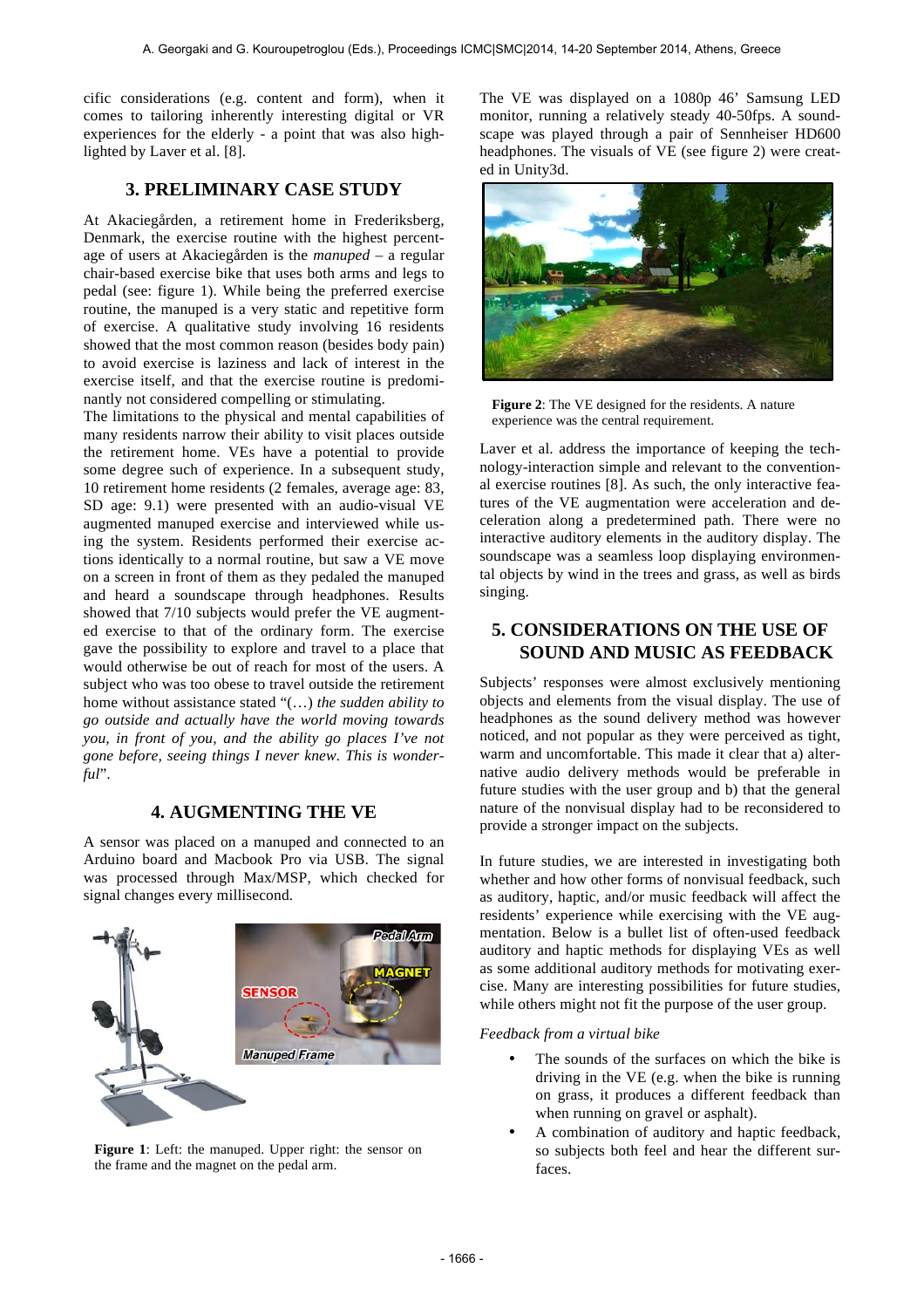#### *Feedback from the VE*

- Soundscapes with attention capturing elements (for example flying birds or insects), to see if subjects will divert their attention and move towards a specific place.
- Binaural sound rendering, to explore whether sound location plays a role on capturing attention.

#### *Musical and rhythmic interaction*

- Rhythmic auditory feedback, which might encourage the subjects to follow a certain tempo while biking.
- Motivational music delivered together with the experience
- Interactive versus passive music, e.g., music that changes according to the action of the subject versus the subject following the music.

#### *Sound delivery methods*

- Non-headphone delivery, that either only delivers a user experience to the active user, or combines the active user space as well as the remaining residents using the space.
- Headphones/bone conduction vs. speakers.

#### **5.1 Feedback delivery limitations**

Since there is not a lot of literature showing the content related preference for our specific user group, the unresolved issue with this list is not the novelty of the methods, but how this user group will react to these methods. The issue is that avoiding the use headphones makes isolation of the audio quite a lot more challenging. The manuped exercise in the case study was performed in a shared, social space forming the 9x12m2 physical therapy "gym", which often host 3-4 residents exercising at the same time (shown in Figure 3).



**Figure 3**: Top view of the retirement home "gym"

Not isolating the auditory feedback to the manuped user could negatively affect the exercising experience of other present residents. Meanwhile, a possible solution could be to not avoid feedback emission into the different "spaces" within the gym, but to use it.

Each space could be given its individual subset of the feedback and with different delivery methods, which would in turn contribute something positive to its space.

#### **5.2 Feedback possibilities for multiple spaces**

If we look at the bullet list just depicted, *feedback from a virtual bike,* meaning anything related to the VE bike's interaction with the other VE elements (such as e.g. the gravel path) would be confined to the space of the manuped exercise. A current hypothesis is that sharing such information between spaces would not contribute positively to anyone not partaking in the manuped activity. Audio feedback is the more challenging part, while haptic feedback from the VE will be easily isolated to the manuped user through actuators. *Feedback from the VE* such as soundscapes and various environmental attentioncapturing elements could be very interesting to share between spaces. It would be very interesting to see if such stimuli would somehow transcend the primary task with the VE user, and e.g. create additional or alternative moods for the remaining exercise space, and how it would be considered as an addition to that space for the overall exercise experience of the non-manuped users. Binaural rendering without headphones is possible through transaural audio rendering [9]. However, it would seem that cost/benefit might be low in a common space area that is noisy, with a user group with a potentially very limited hearing. *Musical and rhythmic interaction* could also reach both spaces by some of the same concepts just described, but with a different effect. Motivational/interactive music and rhythmic feedback could also transcend the spaces.

#### **5.3 Sound delivery for the individual spaces**

While haptic feedback can be applied through local actuators, and any audio delivered to the entire exercise space can be delivered through conventional speakers, isolating the sound delivery to the manuped user requires a more unconventional approach. However, this could be achieved through directional sound methods such as e.g. the SoundDome technology from Brown Innovations, which delivers 80% drop-off outside the sweet spot of the dome. Meanwhile, the SoundDome has a frequency response between 150Hz-20KHz (+/- 2dB), which limits its utilization for lower frequency feedback from the VE. Circumventing this limiting factor involves the distribution of the feedback between the different audio and haptic delivery technologies. The directional audio should be assigned to deliver only auditory cues from the feedback of the VE bike, as well as other local environmental elements that could be considered exclusively interesting to the manuped user. If this feedback extends the lower limits of the directional sound delivery, the actuators could prove a contributing factor the lower sound frequencies through vibration.

The combination could deliver a multimodal stimulus that might be perceived by the manuped user as one seamless signal, and without it interfering with the space of the additional exercising residents.